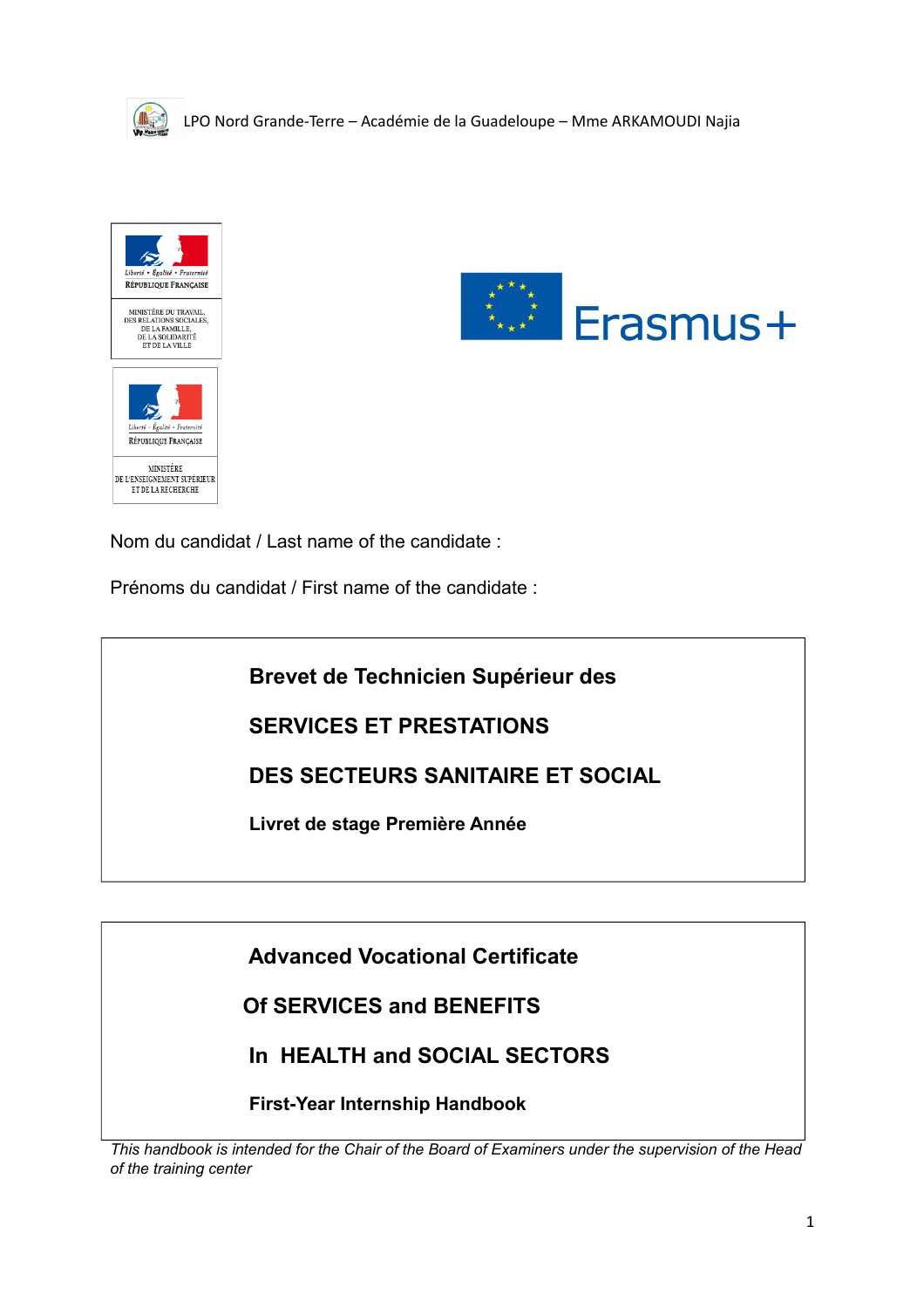

# **Advanced Vocational Certificate**

# **Of Services and Benefits**

# **In Health and Social sectors**

| <b>Student Intern:</b>                   |  |
|------------------------------------------|--|
|                                          |  |
|                                          |  |
| Internship duration: From  2018 to  2018 |  |

| <b>Training Institute:</b><br><b>LPO Nord Grande Terre</b><br>Represented by Principal, Mrs O. Derussy |  |
|--------------------------------------------------------------------------------------------------------|--|
| Full mailing Address: Site de Beauport, 97117 Port-Louis                                               |  |
|                                                                                                        |  |
|                                                                                                        |  |

| <b>Host Organization:</b>            |
|--------------------------------------|
|                                      |
|                                      |
|                                      |
| By delegation:                       |
| Staff concerned with the internship: |
|                                      |
|                                      |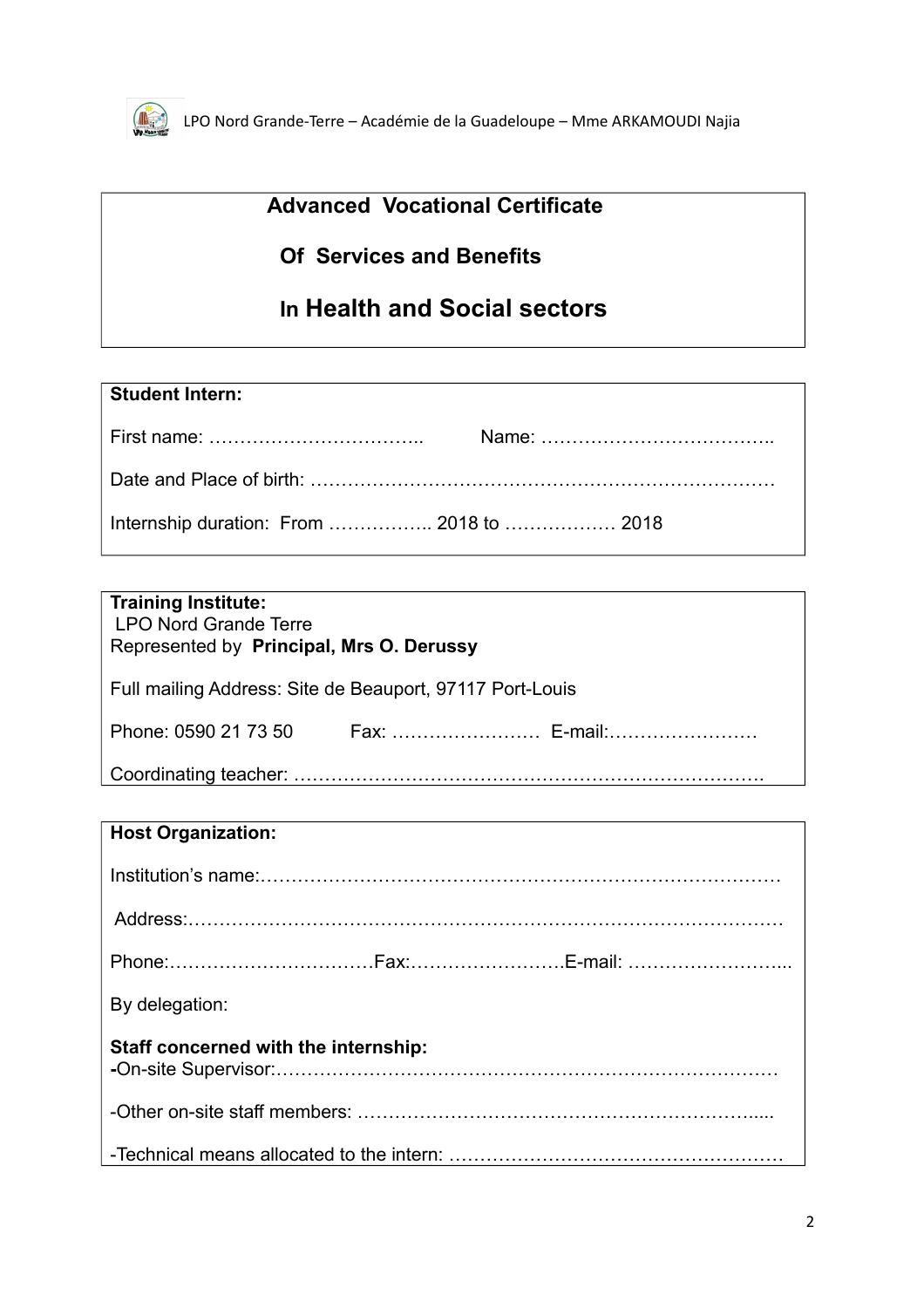

### **Information note to the internship supervisor:**

### **Objective: Professional internship – First Year**

The teaching team is grateful to you supervising the internship of a first-year student in the advanced vocational certificate of services and benefits in health and social sectors.

The duration of this internship is six weeks long. It enables students to achieve the

training program goals which are:

-Comprehending the reality and diversity of the workplace.

- Observing and assessing professional situations.

- Putting into practice the skills specified in the certification framework.

- Carrying out activities in full or partial autonomy under the responsibility of an on-site supervisor.

-Mobilizing, deepening and enhancing the knowledge, procedures and techniques acquired in the training center.

The tasks to be conducted by the intern correspond to the skills describes in the certification framework in compliance with the objectives of the degree.

A coordinating teacher, chosen by the educational team is in charge of overviewing the monitoring and control of each student during their internship. A meeting would enable you to discuss the internship progress and the training received in our institute.

At the term of the first-year internship, the performance and involvement of the intern should be assessed by you according to the objectives assigned.

You will have to fill in a grid and give a comment and a mark.

The student will have to write an internship report focusing on the detailed analysis of a task that was conducted which corresponds to one or more objectives. One copy of this report will be given to you and one the coordinating teacher who will mark it.

These two marks will be averaged to compute the final mark. This final mark will be taken into account in the results the second-year's first semester.

This file contains:

- A document explaining the assessment approach.
- A document informing about the objectives and possible activities.
- Details about the internship report.

The files concerning the assessment and the internship certificate given to you by the coordinating teacher during your meeting, should be given to the student at the end of his/ her internship. These documents will be added to the student's academic record.

The Teaching Team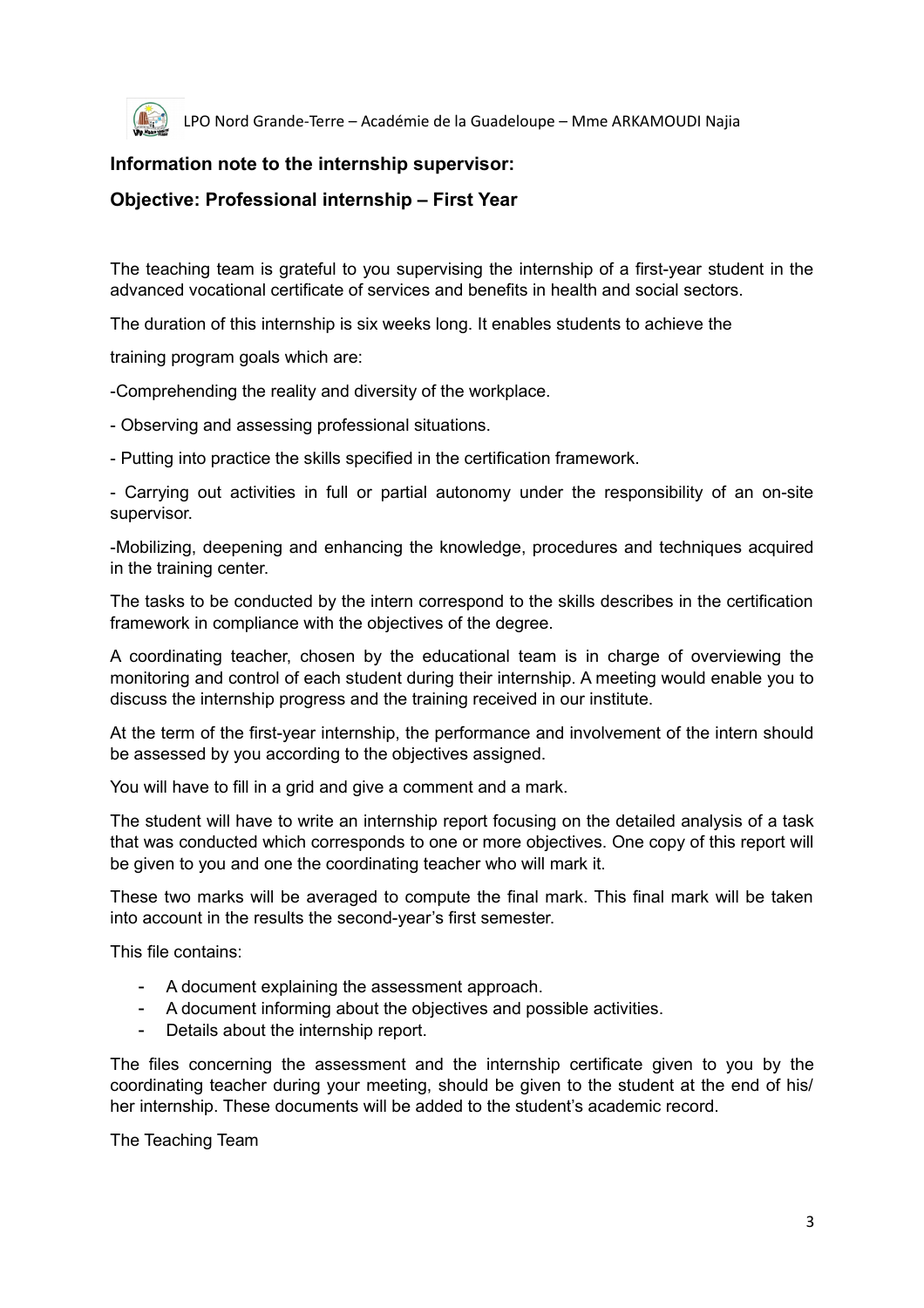

## **Internship's objectives**

| <b>Objectives</b>                                                                                                                                                                         | <b>Activity</b>                                                                                   | <b>Tasks</b>                                                                                                                                                                                                              |
|-------------------------------------------------------------------------------------------------------------------------------------------------------------------------------------------|---------------------------------------------------------------------------------------------------|---------------------------------------------------------------------------------------------------------------------------------------------------------------------------------------------------------------------------|
| Identify the dynamics<br>in<br>to play in the institution<br>analyse<br>their<br>and<br>contribution<br>the<br>to<br>development of<br>the<br>institution and to the<br>supply of service | Ongoing technical<br>Monitoring                                                                   | monitoring<br>Documentory<br>(legislation, new materials<br>products,<br>and<br>devices,<br>innovative experiements).<br>-Use of research tools<br>-involvement in the lay out,<br>archiving of<br>documentary resources. |
|                                                                                                                                                                                           | Involvement in<br>developing<br>occupational<br>profiles and associated skills<br>within the team | -Warning the hierarchy or<br>the instructing services on<br>the technical and regulatory<br>Developments.<br>Contribution<br>to<br>the<br>diagnosis of the necessary<br>skills.<br>Involvement<br>in<br>the               |
|                                                                                                                                                                                           |                                                                                                   | selection of candidates<br>- Tutoring, guidance in the<br>position integration.                                                                                                                                           |
| Welcoming people and<br>communicating<br>service<br>in.<br>a<br>relationship.                                                                                                             | Welcoming,<br>information and guidance of<br>users, families.                                     | -The reception organization<br>-management of waiting<br>time, the flow,<br>specific<br>situations<br>(emergency,<br>claims, anxiety).                                                                                    |
|                                                                                                                                                                                           |                                                                                                   | questioning,<br>-Listening,<br>identifying the needs<br>expectations,<br>and demands.                                                                                                                                     |
|                                                                                                                                                                                           |                                                                                                   | -Informing people, guiding<br>towards<br>services,<br>professionals<br>(rights, services,<br>prcedures).                                                                                                                  |
|                                                                                                                                                                                           |                                                                                                   | -Handover<br>of<br>the<br>institution's<br>policy<br>(awareness campaign)                                                                                                                                                 |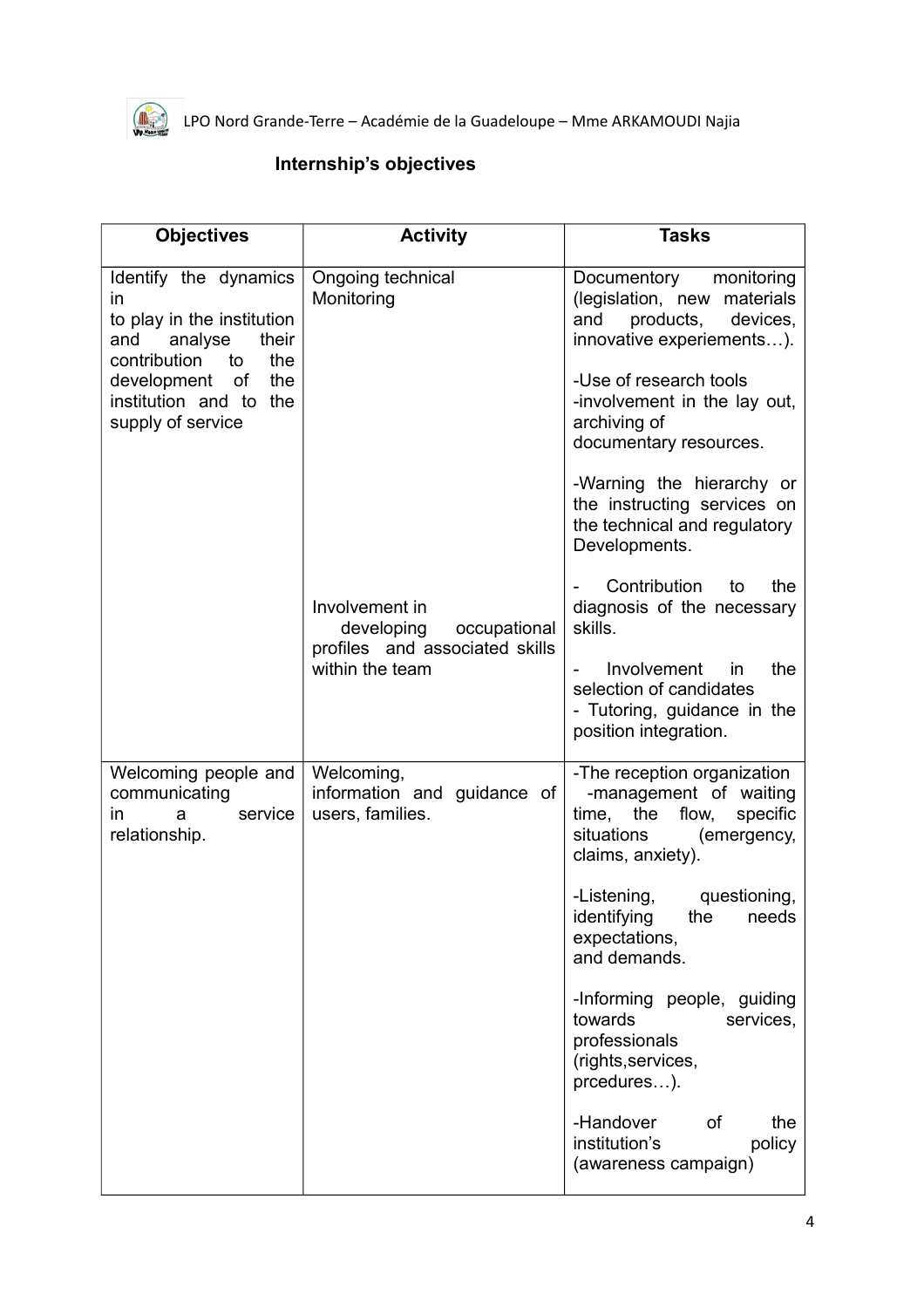

| Identifying<br>the characteristics of<br>their<br>the<br>persons,<br>needs and demands,<br>suggesting<br>appropriate answers           | Processing the demand and<br>need in relation to the services<br>on offer.      | -Analysing<br>the expectations,<br>assessing the needs<br>-Research and<br>development of<br>personalized solutions.                                                      |
|----------------------------------------------------------------------------------------------------------------------------------------|---------------------------------------------------------------------------------|---------------------------------------------------------------------------------------------------------------------------------------------------------------------------|
|                                                                                                                                        |                                                                                 | -Presentation of decision<br>support elements, opinions,<br>recommendations (services<br>on offer,<br>conditions of access to<br>rights, recourse to the<br>institutions) |
| Identifying and<br>analyzing the services<br>offered by the<br>organization and its<br>partners; contribute to<br>their implementation | patient, user and family<br>records management                                  | -Constitution, update of<br>files, control of files<br>(conformity,<br>completeness).                                                                                     |
|                                                                                                                                        |                                                                                 | -Applying procedures and<br>folder protection devices.<br>-Implementation<br>οt<br>registration, archiving and<br>traceability procedures.                                |
|                                                                                                                                        | Investigation of cases with a<br>view to issuing or receiving<br>benefits, aid. | -File processing planning,<br>follow-up of interventions<br>to the user.                                                                                                  |
|                                                                                                                                        |                                                                                 | -Verification of the files'<br>conformity<br>the<br>to<br>applications for benefits,<br>aid.                                                                              |
|                                                                                                                                        |                                                                                 | - Control of conditions of<br>access to rights.                                                                                                                           |
|                                                                                                                                        |                                                                                 | -Application<br>of<br>the<br>procedures for calculating<br>and paying benefits, aid.<br>-Setting up and estimation<br>of benefits.                                        |
|                                                                                                                                        |                                                                                 | -Complaint processing and<br>follow-up.                                                                                                                                   |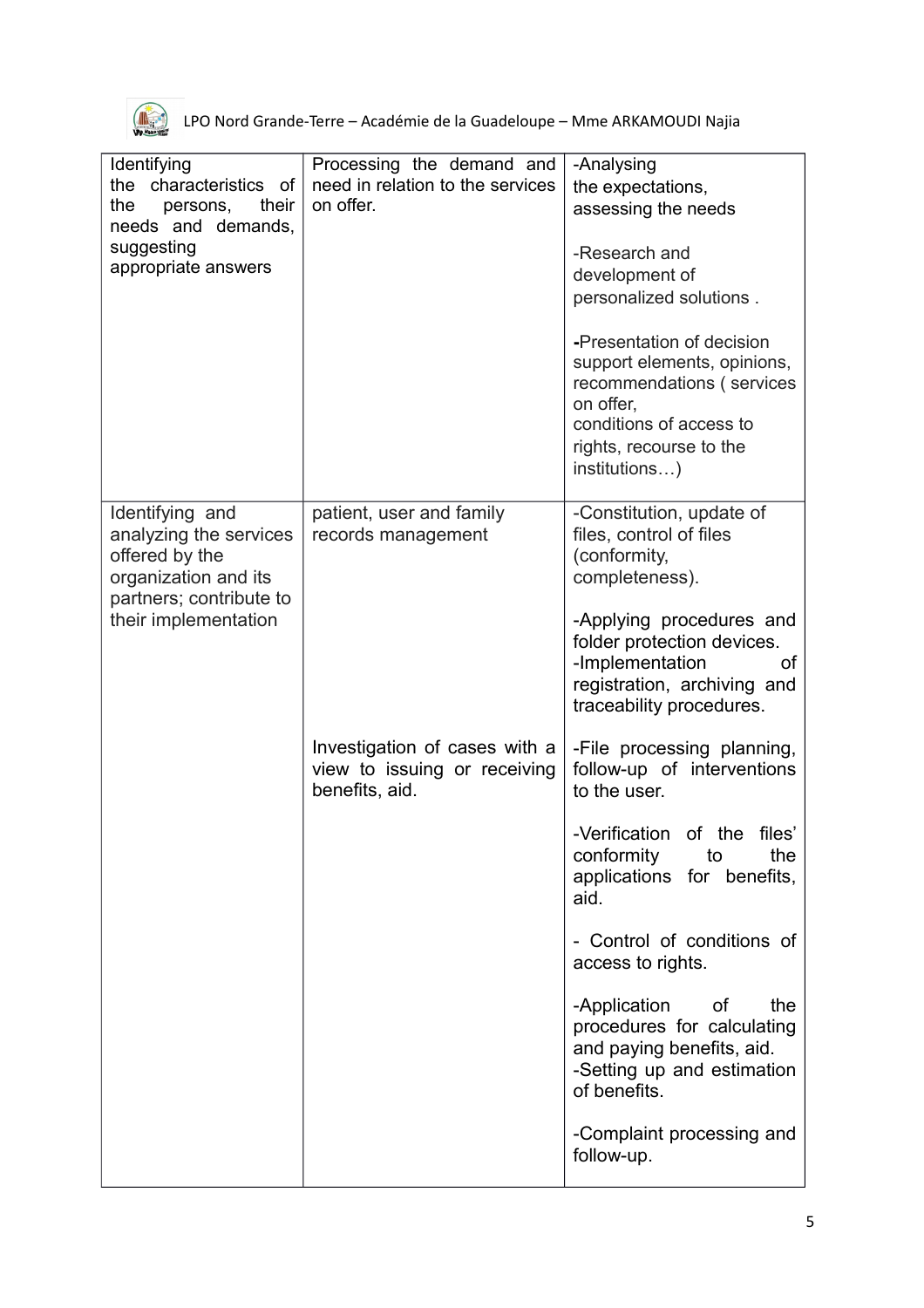

| Involvement in the<br>processing of<br>information, carrying<br>out investigations,<br>implementing | Involvement in service<br>meetings, thematic meetings,<br>information meetings         | -Intervention, involvement<br>in exchanges within the<br>framework of a service or<br>inter-service meeting.                                                              |
|-----------------------------------------------------------------------------------------------------|----------------------------------------------------------------------------------------|---------------------------------------------------------------------------------------------------------------------------------------------------------------------------|
| communication<br>techniques                                                                         |                                                                                        | -Intervention<br>or<br>representation<br>(in<br>its<br>quality or in the framework<br>of<br>delegation<br>of<br>line<br>authority) in meetings with<br>external partners. |
|                                                                                                     |                                                                                        | -Collection, formatting and<br>dissemination of<br>information (statement of<br>conclusion, report).                                                                      |
|                                                                                                     | Document management (paper,<br>computer) related to the<br>activities of the structure | -Design, writing, recording<br>letters, notes, reports.                                                                                                                   |
|                                                                                                     |                                                                                        | -Design, dissemination<br>and exploitation of tools<br>common to teams (grids,<br>index cards, dashboards.                                                                |
|                                                                                                     |                                                                                        | -Development and<br>processing of statistics<br>related to the activities of<br>the structure.                                                                            |
|                                                                                                     |                                                                                        | -Organization and<br>monitoring of documents<br>(mail, conventions, files).                                                                                               |
| Measuring the results<br>of an activity                                                             | Participation<br>in<br>team<br>management                                              | -Participation<br>the<br>in<br>organization of the work of<br>the staff, the team.                                                                                        |
|                                                                                                     |                                                                                        | -Monitoring and evaluation of<br>team activities.                                                                                                                         |
|                                                                                                     |                                                                                        | -Monitoring the evolution<br>of skills related to new<br>organizations, new<br>situations, new<br>technologies.                                                           |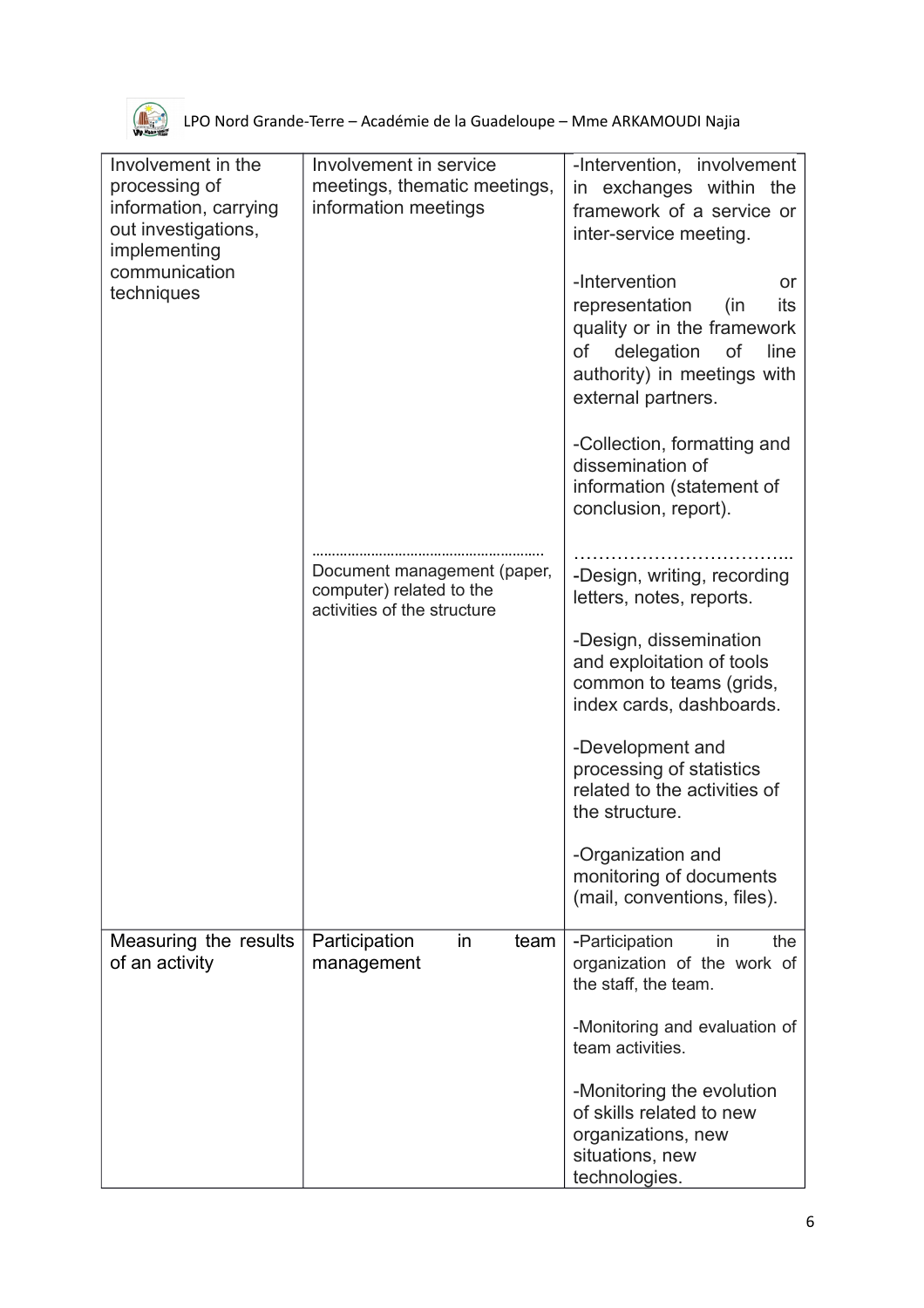

|                                                                 |                                                                                                                    | -For the team, conducting<br>professional interviews,<br>participating in the<br>development of a career<br>path.<br>-Identification of training<br>needs, research of training<br>actions.                                                                                                                                                                 |
|-----------------------------------------------------------------|--------------------------------------------------------------------------------------------------------------------|-------------------------------------------------------------------------------------------------------------------------------------------------------------------------------------------------------------------------------------------------------------------------------------------------------------------------------------------------------------|
| Participating in<br>accounting and / or<br>financial management | Participating in the<br>accounting management of<br>the activities of the structure                                | -Contribution to the<br>implementation and<br>monitoring of the budget of<br>an action, the financing of<br>a project.<br>- Tracking purchases,<br>inventory management<br>(materials, products).<br>- Follow-up of contracts<br>(insurance, maintenance,<br>subscriptions ).<br>-Compliance verification of<br>operations.                                 |
| Implementing<br>animation techniques                            | Technical preparation of<br>meetings, events related to<br>the functioning of the<br>structure (seminar, open day) | - Logistical organization of<br>the event (from preparation<br>to completion).<br>- Follow-up of the stages<br>of preparation, the<br>formalities and control of<br>the progress of the project<br>under the responsibility of<br>the post.<br>-Design, production,<br>dissemination of<br>information and<br>communication materials,<br>evaluation tools. |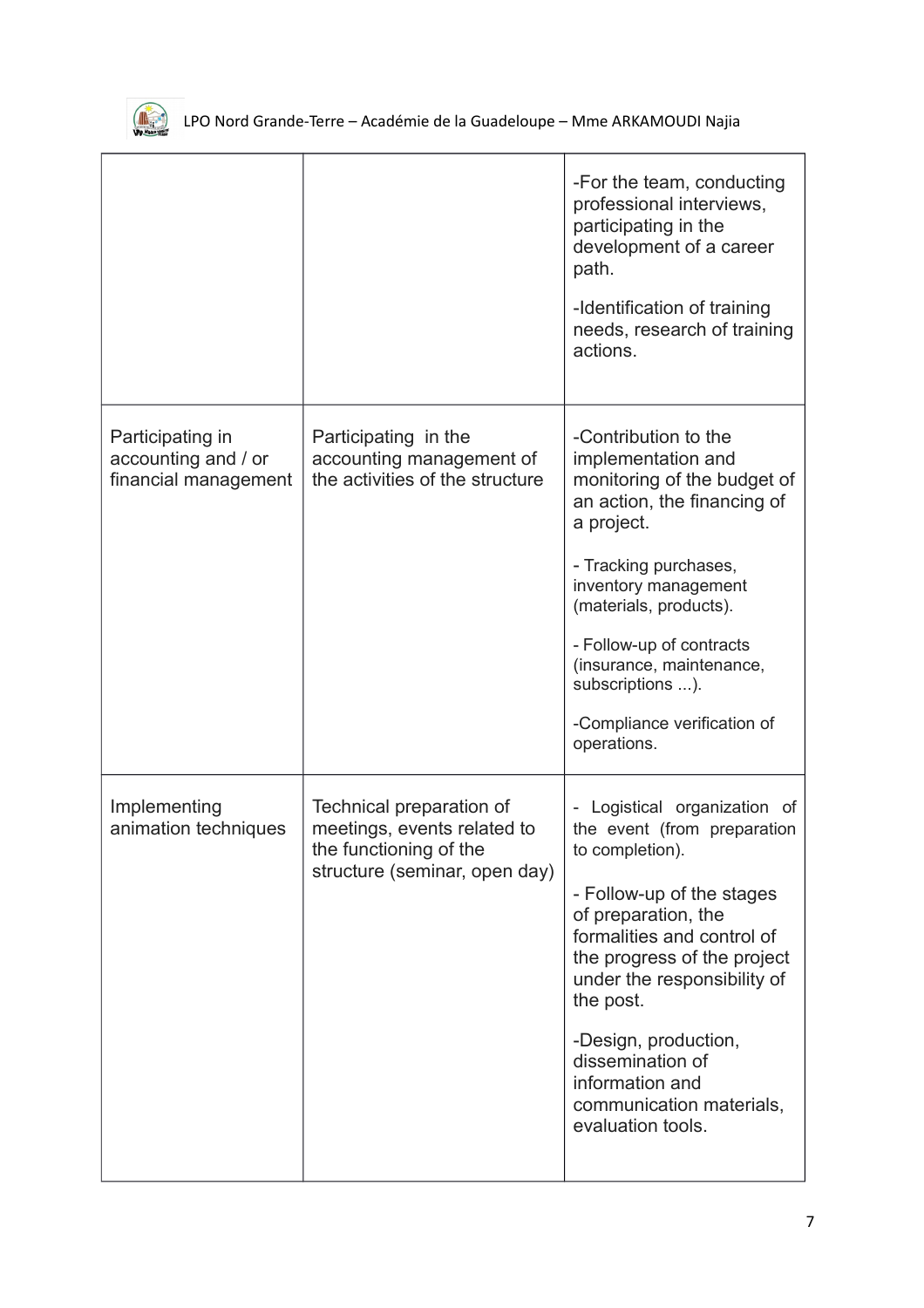

| Participating in the<br>implementation of a<br>project approach and<br>quality approach | Participation in the quality<br>approach<br>Contribution to the project<br>approach | - Contribution to the<br>drafting or adaptation of<br>procedures and<br>documents relating to<br>quality (charters,<br>protocols, guide of good<br>practices, evaluation<br>tools).<br>-Control of the<br>effectiveness of protocols,<br>procedures,<br>implementation of<br>assessment tools, balance<br>sheet processing.<br>-Identification and study of<br>atypical situations,<br>anomalies in activities<br>conducted.<br>- Suggestions for<br>improvement solutions.<br>- Watch over the emergence<br>of new needs research and<br>collection of information at all<br>stages of the project<br>-Exploitation of collected data<br>-Participation<br>the<br>in<br>constitution<br>and<br>or<br>file<br>assembly of<br>project<br>(administrative and technical<br>management).<br>- Contribution to proposals<br>for the development of the<br>service offer. |
|-----------------------------------------------------------------------------------------|-------------------------------------------------------------------------------------|----------------------------------------------------------------------------------------------------------------------------------------------------------------------------------------------------------------------------------------------------------------------------------------------------------------------------------------------------------------------------------------------------------------------------------------------------------------------------------------------------------------------------------------------------------------------------------------------------------------------------------------------------------------------------------------------------------------------------------------------------------------------------------------------------------------------------------------------------------------------|
| Collaborating in the<br>team's work report on<br>its activity                           | Collaboration with other<br>professionals, working with<br>partners                 | -Review of the<br>expectations of<br>professionals, partners.<br>-Formalization of requests<br>to professionals, partners.                                                                                                                                                                                                                                                                                                                                                                                                                                                                                                                                                                                                                                                                                                                                           |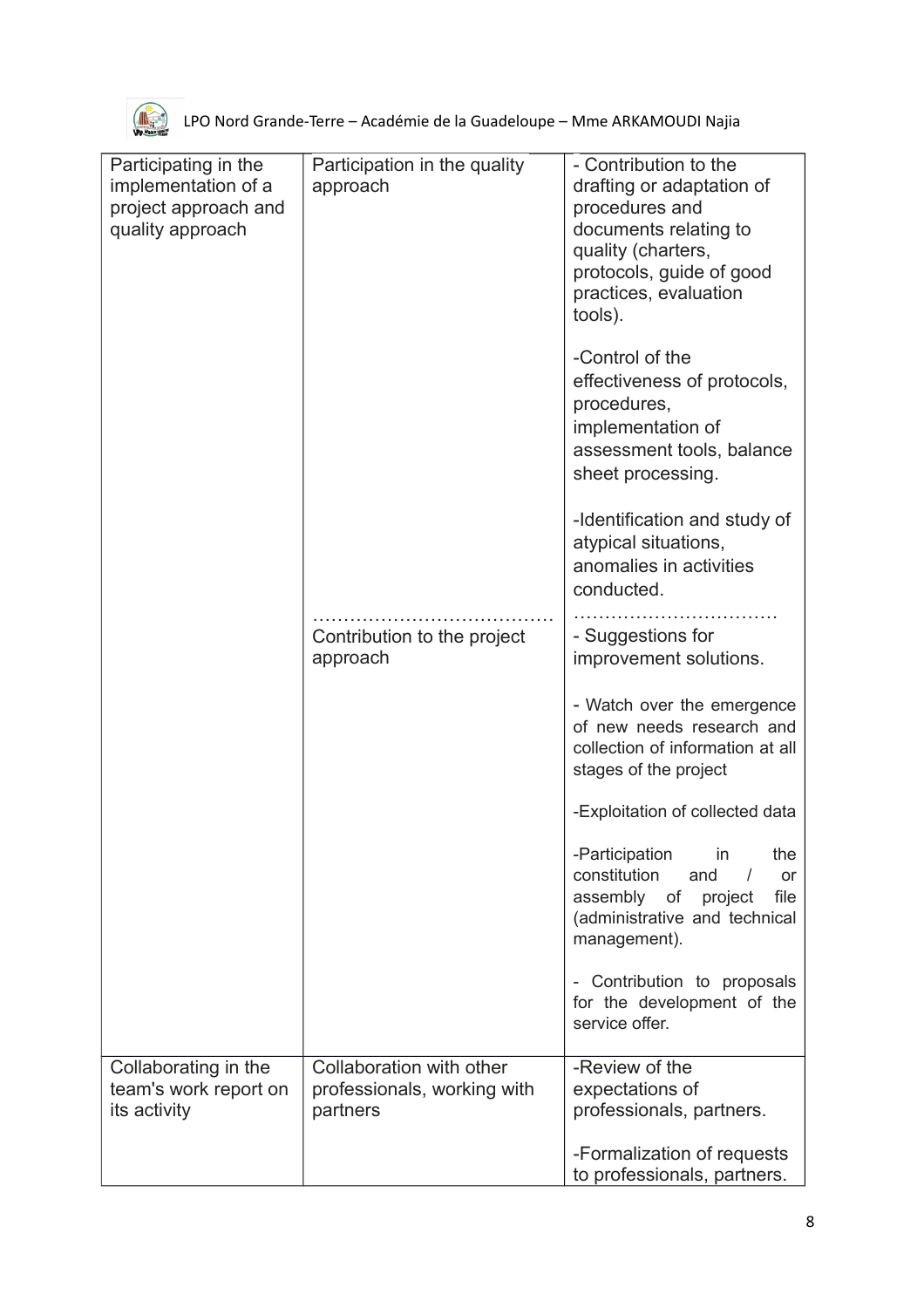

|                          | -Research and<br>implementation of ways to<br>improve collaboration<br>(circulation of information,<br>communication methods<br>between professionals and<br>partners ), transmission<br>and information sharing.                                                                                        |
|--------------------------|----------------------------------------------------------------------------------------------------------------------------------------------------------------------------------------------------------------------------------------------------------------------------------------------------------|
|                          | -Relationships with<br>stakeholders, participants,<br>partners.                                                                                                                                                                                                                                          |
|                          | -Technical assistance to<br>health and social<br>professionals for the<br>implementation of new<br>measures, procedures and<br>tools.                                                                                                                                                                    |
| <b>Team coordination</b> | -Organization, preparation,<br>animation of meetings,<br>moments of exchanges<br>(information, reflection,<br>assessment, sharing of<br>experiences, analysis of<br>practices).                                                                                                                          |
|                          | -Regulation of the functioning<br>of the team (integration of<br>new recruits, management of<br>tensions.)<br>-Technical support to the<br>team for the application of<br>procedures, updating of<br>knowledge, problem solving.<br>-Connection between the<br>management and the<br>intervention staff. |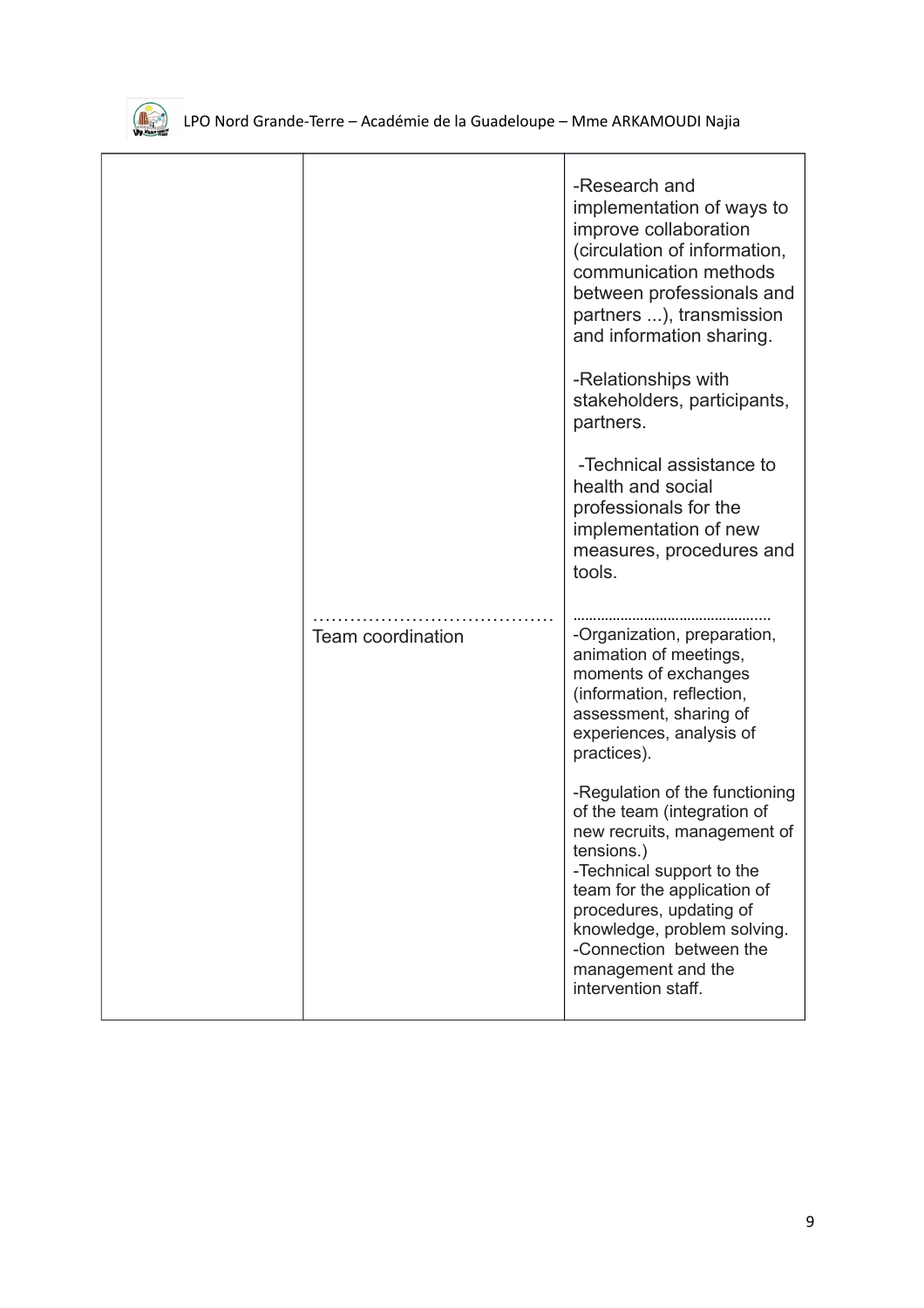

### **Entrusted Activities**

| <b>Week</b> | <b>Activity</b> | <b>Activity's</b><br>description | <b>Equipment</b><br>needed | <b>Activity's</b><br>purpose |
|-------------|-----------------|----------------------------------|----------------------------|------------------------------|
| Week 1      |                 |                                  |                            |                              |
| Week 2      |                 |                                  |                            |                              |
| Week 3      |                 |                                  |                            |                              |

### **Entrusted Activities**

| <b>Week</b> | <b>Activity</b> | <b>Activity's</b><br>description | <b>Equipment</b><br>needed | <b>Activity's</b><br>purpose |
|-------------|-----------------|----------------------------------|----------------------------|------------------------------|
| Week 4      |                 |                                  |                            |                              |
|             |                 |                                  |                            |                              |
|             |                 |                                  |                            |                              |
|             |                 |                                  |                            |                              |
| Week 5      |                 |                                  |                            |                              |
|             |                 |                                  |                            |                              |
|             |                 |                                  |                            |                              |
|             |                 |                                  |                            |                              |
| Week 6      |                 |                                  |                            |                              |
|             |                 |                                  |                            |                              |
|             |                 |                                  |                            |                              |
|             |                 |                                  |                            |                              |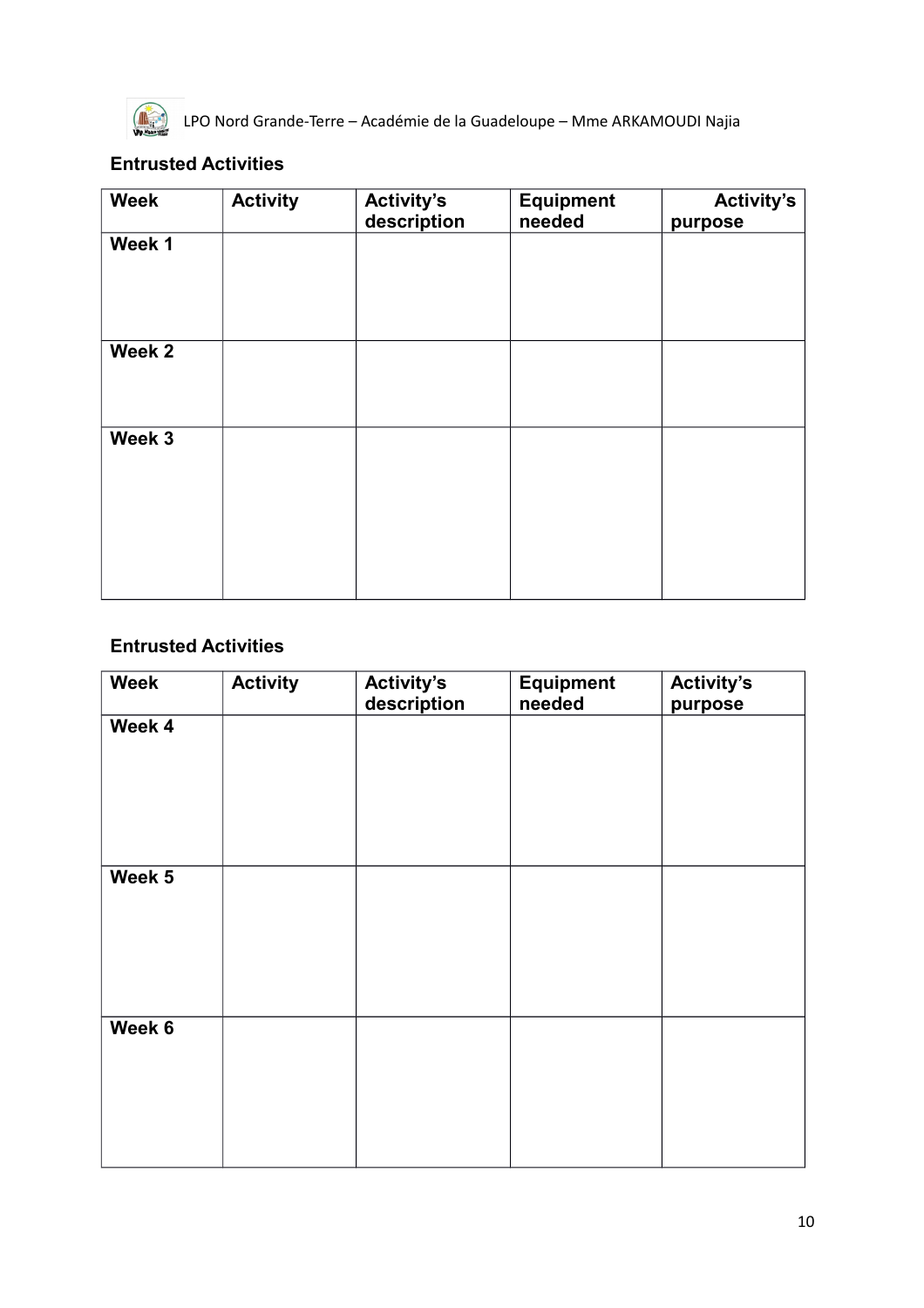

# ON-SITE INTERNSHIP SUPERVISOR'S FINAL ASSESSMENT

### **Training Center/ School: Organization:**

Full mailing address Full mailing address

Phone: Phone: Phone: Phone: Phone: Phone: Phone: Phone: Phone: Phone: Phone: Phone: Phone: Phone: Phone: Phone: Phone: Phone: Phone: Phone: Phone: Phone: Phone: Phone: Phone: Phone: Phone: Phone: Phone: Phone: Phone: Phone

Fax: Fax:

E-mail: E-mail:

#### **Student Intern : Senior Manager :**

Last name : Position :

First name :

Name of Coordinating Teacher: On-site Internship Supervisor:

Position/ Status:

### Student's involvement

| Professional attitudes      | Satisfactory | To improve | Comments |
|-----------------------------|--------------|------------|----------|
| -respect of the rules       |              |            |          |
| (hierarchical relations,    |              |            |          |
| diligence, punctuality,     |              |            |          |
| professional ethics         |              |            |          |
| -ability to organize,       |              |            |          |
| planning,<br>meeting        |              |            |          |
| deadlines                   |              |            |          |
| - Relational qualities      |              |            |          |
| (communication skills,      |              |            |          |
| tact, discretion).          |              |            |          |
| - curiosity of mind         |              |            |          |
| (questioning, active        |              |            |          |
| search for                  |              |            |          |
| documentation, search       |              |            |          |
| for meaning or logic of     |              |            |          |
| activities).                |              |            |          |
| -Ability to take initiative |              |            |          |
| and / or autonomy           |              |            |          |
| (elaboration<br>or          |              |            |          |
| execution of tasks in       |              |            |          |
| autonomy, anticipation).    |              |            |          |
| -Ability to self-assess     |              |            |          |
| (regular dialogue,          |              |            |          |
| questioning, ect).          |              |            |          |
|                             |              |            |          |
| Total (out of 8)            |              |            |          |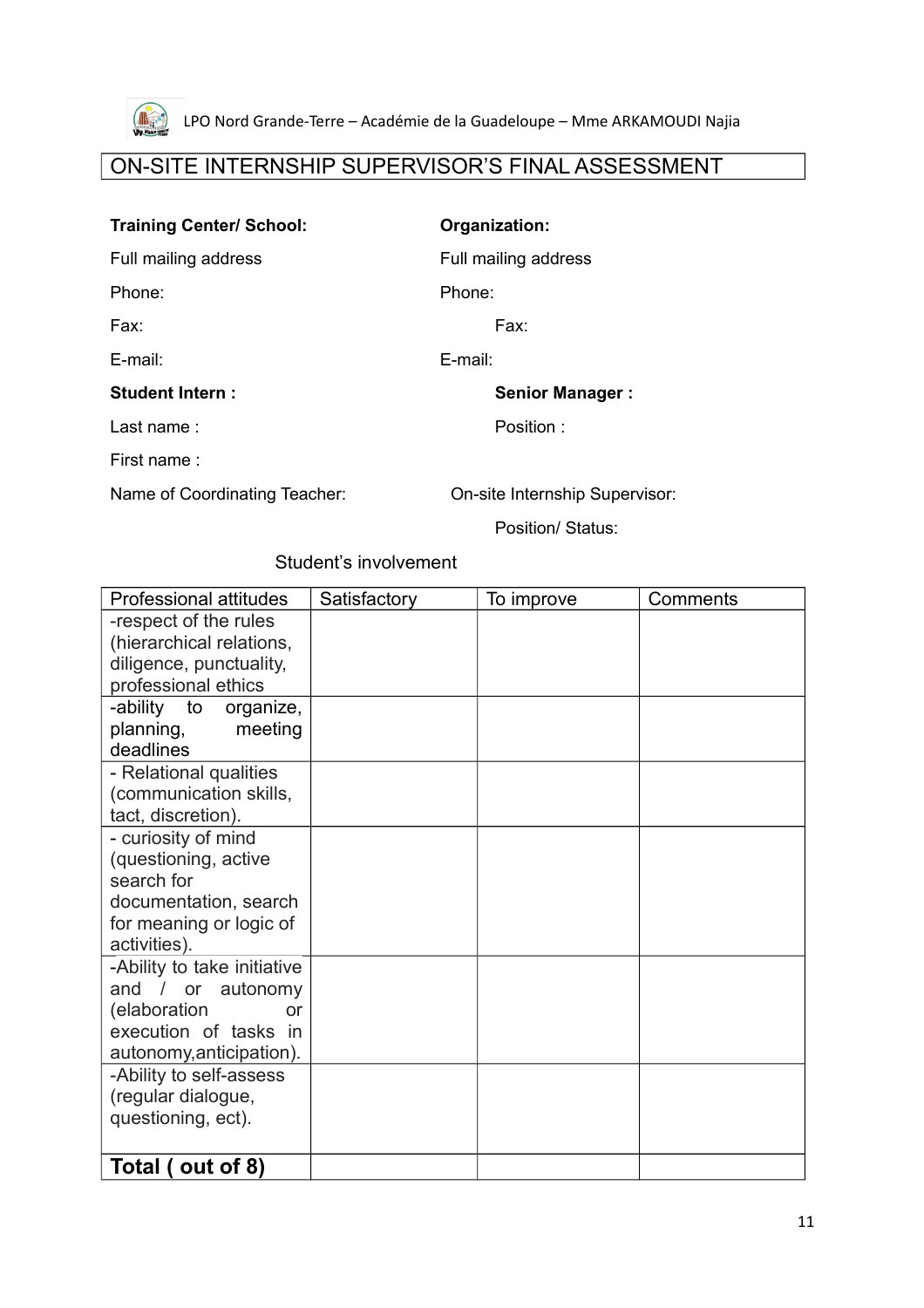

## **ACHIEVEMENT OF OBJECTIVES**

| Objectives of the internship                                                                                                                           | fully achieved Partially | achieved | Achieved | evalu |
|--------------------------------------------------------------------------------------------------------------------------------------------------------|--------------------------|----------|----------|-------|
| Analyzing the characteristics of an<br>organization or an establishment and/or a<br>service, a local area in its various<br>perspectives.              |                          |          |          |       |
| Identifying the dynamics at play in the<br>institution and analyze their contribution to<br>the evolution of the institution and the<br>service offer. |                          |          |          |       |
| Welcoming audiences and communicating<br>in a service relationship.                                                                                    |                          |          |          |       |
| Identifying the characteristics of the public;<br>Their needs and demands, and suggesting<br>appropriate solutions.                                    |                          |          |          |       |
| Identifying and analyzing the services<br>offered by the organization and its partners;<br>Contributing to their implementation.                       |                          |          |          |       |
| Identifying the characteristics of information<br>systems and participating in the operation<br>of networks.                                           |                          |          |          |       |
| Participating in the processing of<br>information, carry out investigations,<br>implement communication techniques.                                    |                          |          |          |       |
| Assessing the results of an activity                                                                                                                   |                          |          |          |       |
| Participating in accounting and / or financial<br>management.                                                                                          |                          |          |          |       |
| Implementing animation techniques.                                                                                                                     |                          |          |          |       |
| Participating in the development of a<br>project-based approach/a quality-based<br>approach.                                                           |                          |          |          |       |
| Contributing to teamwork development;<br>Reporting on one's work within the<br>organization.                                                           |                          |          |          |       |
| Subtotal out of 12                                                                                                                                     |                          |          |          |       |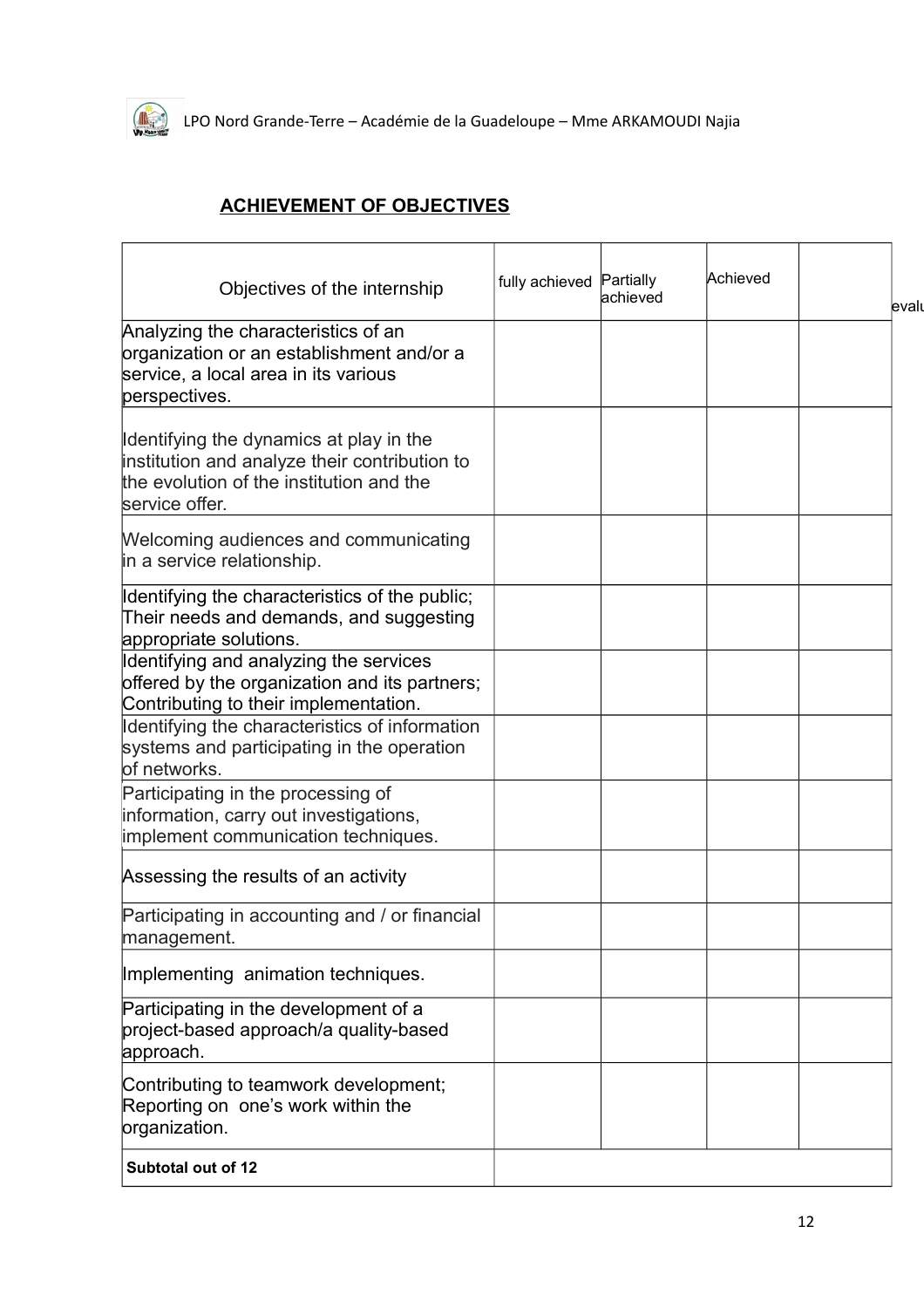

#### **Remark:**

The mark is 12 only if all the objectives chosen in the training project are fully achieved.

The student behaved like a future professional.

The mark is under 12 if at least one of the objectives chosen in the training project is partially or not achieved.

### General appreciation:

|                                                                                                                   | <b>Mark:</b>                 | '20    |
|-------------------------------------------------------------------------------------------------------------------|------------------------------|--------|
| <b>FULL NAME:</b><br>Position:                                                                                    | Signature and official stamp |        |
| I hereby (the student intern) confirm that I have<br>read and understood all the above statements.<br>(Signature) |                              | Date : |